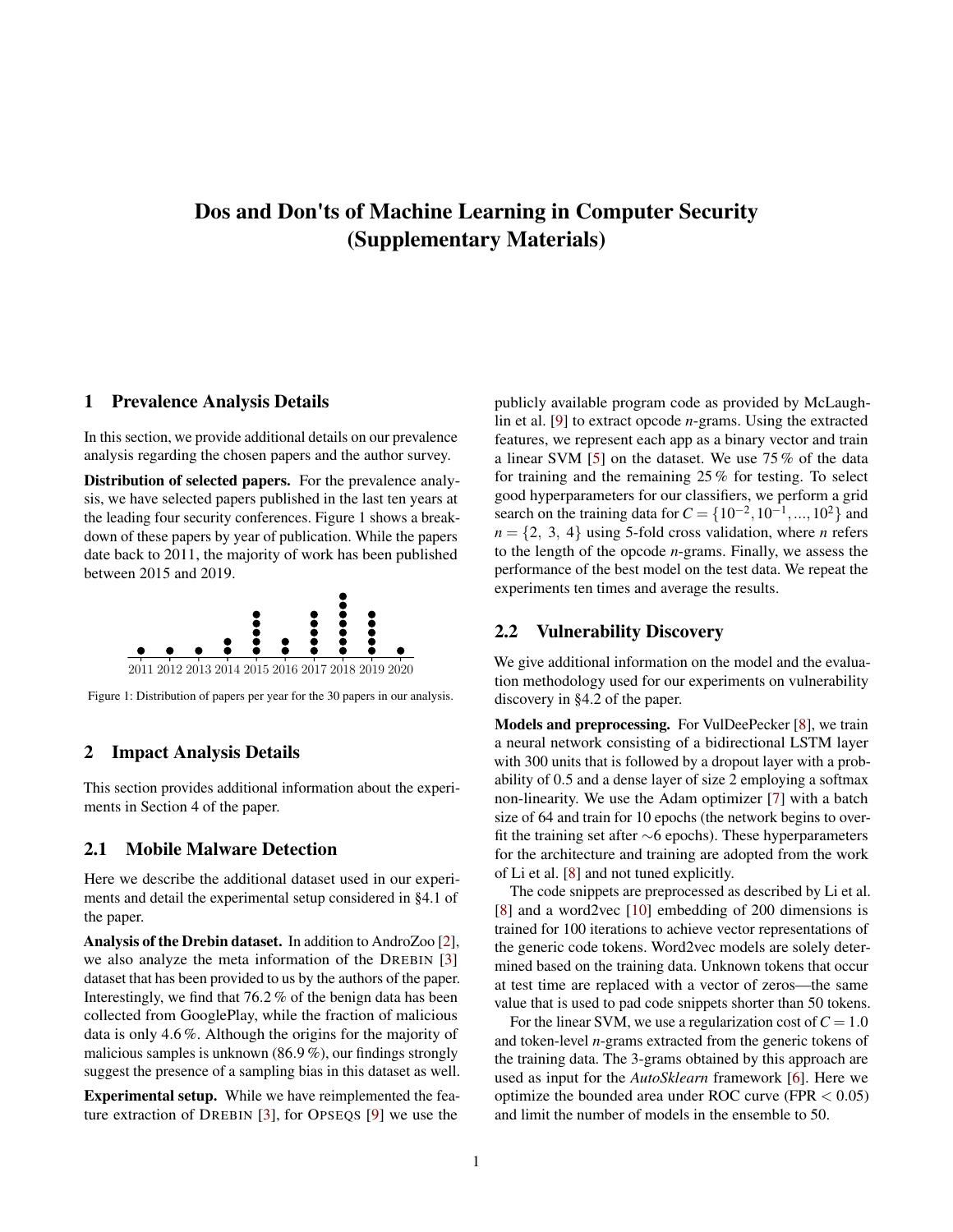Performance evaluation. To compare the performance of VulDeePecker and the baseline models, we split the data into a randomly chosen training set  $(80\%)$ , validation set  $(10\%)$ , and test set (10 %) for 10 trials. All methods learn on the training set only and we use the model that performs best on the validation set. Finally, we compute ROC curves on the test data also containing unseen data instances and average the results over the 10 individual trials. The results are presented in [Table 4](#page-0-1) of [§4.2.](#page-0-1) Note that picking an optimal threshold from these ROC curves is a form of [data snooping](#page-0-2) [\(P3\)](#page-0-2). In this case, however, we only use the ROC curves to compare the three classifiers on unseen data.

## 2.3 Authorship Attribution

Here we provide further intuition on the problem of artifacts in datasets for authorship attribution and describe the experimental setup used in [§4.3](#page-0-1) in more detail.

Artifact examples. [Figure 2](#page-1-3) exemplifies how attribution methods exploit features from copied code. The selected author copies both arrays in all files but never uses them. It turns out that the AST feature '1' is one of the most important features for classifying this author. However, these copied arrays are unrelated to the programming task and thus only loosely related to coding style in practice.

<span id="page-1-3"></span>

| 1 constexpr int $dx$ [] = {-1, 0, 1, 0, 1, 1, -1, -1};         |  |  |  |  |  |  |
|----------------------------------------------------------------|--|--|--|--|--|--|
| 2 <b>constexpr int</b> $dy$ $[$ = {0, -1, 0, 1, 1, -1, 1, -1}; |  |  |  |  |  |  |

Figure 2: Artifact example from the code GCJ dataset. Arrays are unused, but present in all files by the same author.

Experimental setup. For our evaluation of the attribution methods by Caliskan et al. [\[4\]](#page-1-4) and Abuhamad et al. [\[1\]](#page-1-5), we use a publicly available reimplementation [\[12\]](#page-2-5) built on top of Clang. We also use a stratified and grouped 8-fold crossvalidation where the dataset is divided into seven challenges for training and one challenge for testing, respectively. To select hyperparameters in each fold, we further perform a grid search on the training set using 3-fold stratified and grouped cross validation. We perform feature selection and a tf-idf transformation where we derive the parameters from the respective training set. Finally, we measure the accuracy of the best performing model on the test set. We report results for all eight folds in [Figure 7](#page-0-1) of [§4.3,](#page-0-1) as the difficulty of attribution can vary across the GCJ challenges.

Reproducing the setup of Caliskan et al. [\[4\]](#page-1-4), we use a random forest with layout, lexical and syntactical features. For Abuhamad et al. [\[1\]](#page-1-5), we use the originally proposed features consisting of word *n*-grams, but apply a random forest only rather than a combination of recurrent neural network and random forest. We find that this leads to a comparable accuracy and has the benefit of a simpler analysis of each features' contribution to the classification.

Furthermore, we implement small linter tools in Clang that remove the following five groups of unused code in our experiments: functions, local and global declarations, typedefs, records, and headers.

## 2.4 Network Intrusion Detection

We provide details on the experimental setup as used for the case study on network intrusion detection described in [§4.4](#page-0-1) of the paper.

Experimental setup. For training the ensemble of autoencoders, we follow the procedure of KITSUNE [\[11\]](#page-2-6). The 115 features are derived from seven damped incremental statistics describing packet relationships of five time windows of up to a one minute interval. To determine a suitable number of autoencoders, we apply a hierarchical clustering to the first 5,000 examples from the feature set, resulting in a maximum of  $m = 10$  inputs per autoencoder. Overall, this corresponds to 12 autoencoders in parallel. The outputs of these autoencoders are passed to another, final autoencoder which operates as the anomaly detector. The root mean squared error (RMSE) representing the autoencoders' reconstruction error is output for each packet individually. Consequently, we apply a threshold to the RMSE values, depending on how many false positives can be tolerated.

For both methods, the first 50,000 packets are used for training and the remaining 714,136 packets for testing. This corresponds to the first 30.5 and 80.4 minutes of the network packet capture, respectively.

## References

- <span id="page-1-5"></span>[1] M. Abuhamad, T. AbuHmed, A. Mohaisen, and D. Nyang. Large-scale and language-oblivious code authorship identification. In *Proc. of ACM Conference on Computer and Communications Security (CCS)*, 2018.
- <span id="page-1-0"></span>[2] K. Allix, T. F. Bissyandé, J. Klein, and Y. Le Traon. Androzoo: Collecting millions of android apps for the research community. In *Proc. of the Int. Conference on Mining Software Repositories*, 2016.
- <span id="page-1-1"></span>[3] D. Arp, M. Spreitzenbarth, M. Hübner, H. Gascon, and K. Rieck. Drebin: Efficient and explainable detection of Android malware in your pocket. In *Proc. of Network and Distributed System Security Symposium (NDSS)*, 2014.
- <span id="page-1-4"></span>[4] A. Caliskan, R. Harang, A. Liu, A. Narayanan, C. R. Voss, F. Yamaguchi, and R. Greenstadt. De-anonymizing programmers via code stylometry. In *Proc. of USENIX Security Symposium*, 2015.
- <span id="page-1-2"></span>[5] R.-E. Fan, K.-W. Chang, C.-J. Hsieh, X.-R. Wang, and C.-J. Lin. LIBLINEAR: A library for large linear classi-